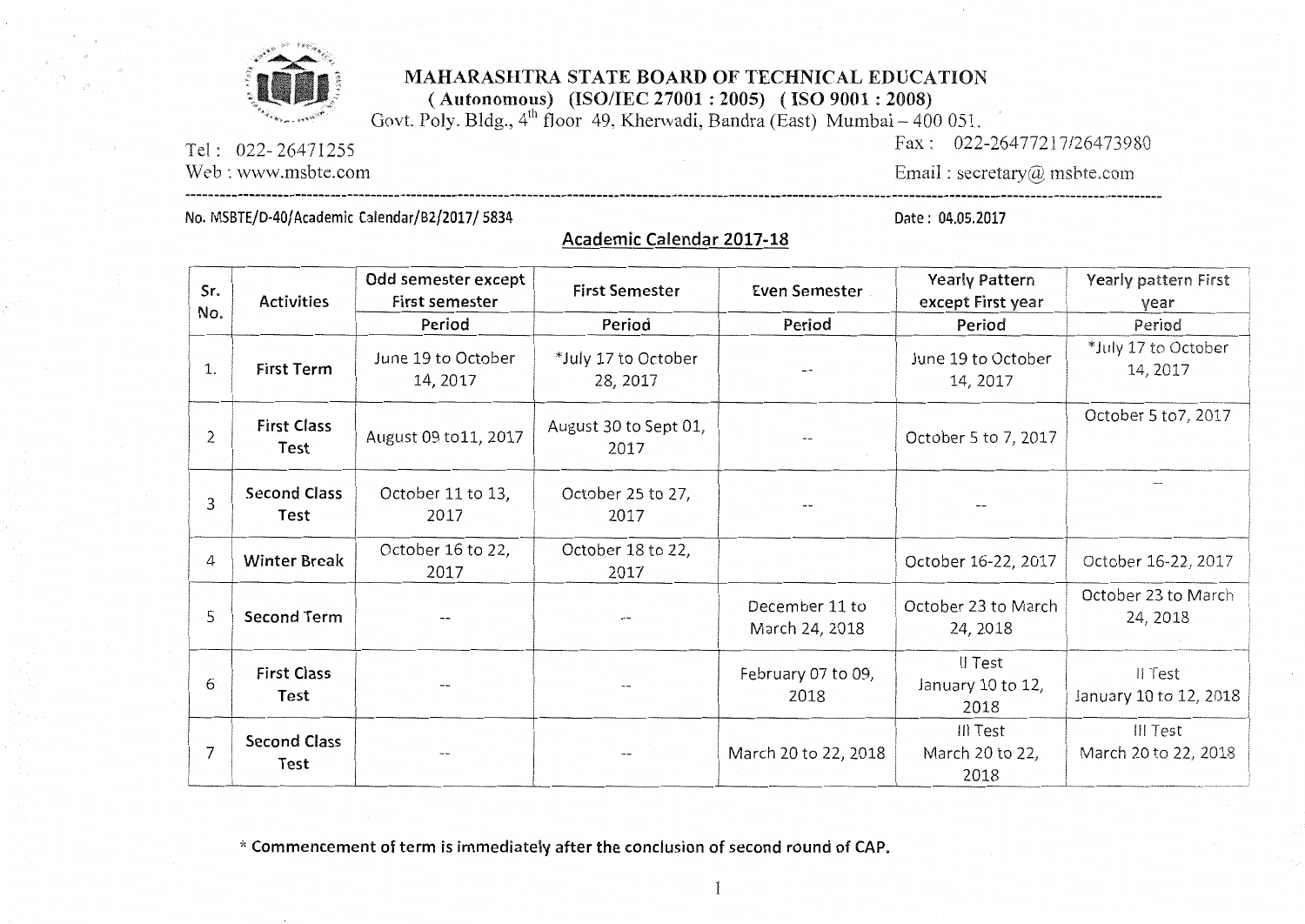## Online Academic Monitoring Schedule

| Sr.            | <b>Activities</b>                                                           | Odd semester except<br><b>First semester</b> | <b>First Semester</b>         | <b>Even Semester</b>         | <b>Yearly Pattern</b><br>except First year | Yearly pattern<br>First year     |
|----------------|-----------------------------------------------------------------------------|----------------------------------------------|-------------------------------|------------------------------|--------------------------------------------|----------------------------------|
| No.            |                                                                             | Period                                       | Period                        | Period                       | Period                                     | Period                           |
| 1.             | <b>First Internal</b>                                                       | September 2017,<br>First week                | September 2017,<br>First week |                              | September<br>2017, First<br>week           | September<br>2017, First<br>week |
| 2.             | <b>First External Academic</b><br>committee visit &<br>submission of report | September 2017,<br>Third week                | September 2017,<br>Third week |                              | September<br>2017, Third<br>week           | September<br>2017, Third<br>week |
| 3.             | Online confirmation by<br><b>Regional Review Committee</b>                  | October 03, 2017                             | October 03, 2017              |                              | October 03,<br>2017                        | October 03,<br>2017              |
| 4              | Communication to affiliated<br>institutions                                 | October 2017,<br>Last week                   | October 2017,<br>Last week    |                              | October 2017,<br>Last week                 | October 2017,<br>Last week       |
| 5              | Second Internal                                                             |                                              |                               | February 2018,<br>First week | February 2018,<br>First week               | February 2018,<br>First week     |
| 6              | Second External Academic<br>committee visit &<br>submission of report       |                                              |                               | February 2018,<br>Third week | February 2018,<br>Third week               | February 2018,<br>Third week     |
| $\overline{7}$ | Online confirmation by<br><b>Regional Review Committee</b>                  |                                              |                               | March 03, 2018               | March 03, 2018                             | March 03, 2018                   |
| 8              | Communication to affiliated<br>institutions                                 |                                              |                               | May 2018,<br>First week      | May 2018,<br>First week                    | May 2018,<br>First week          |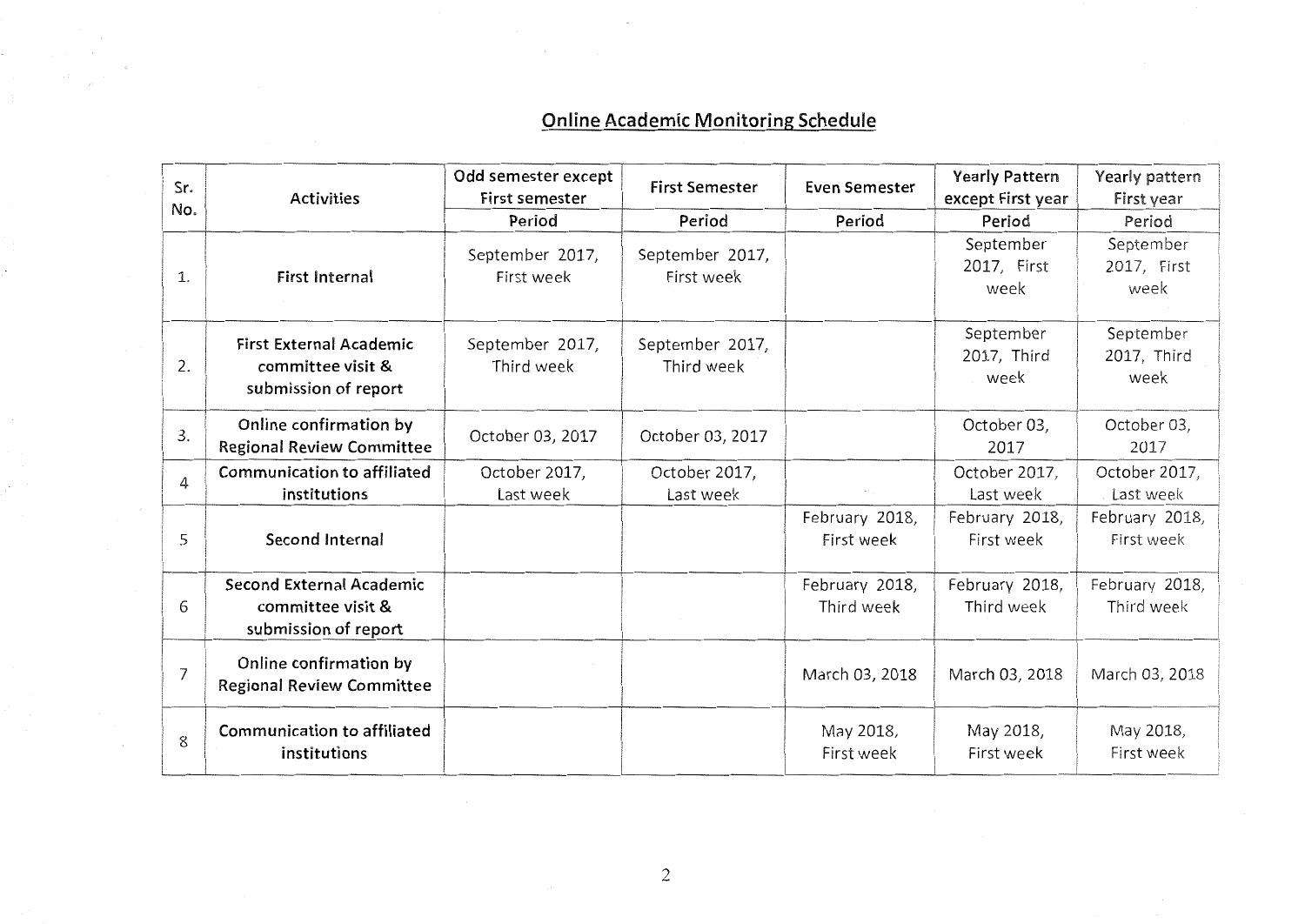|                | <b>WINTER 2017 Examination Schedule</b>                                             |                                                                                                                 |                                          |                                                                 |  |
|----------------|-------------------------------------------------------------------------------------|-----------------------------------------------------------------------------------------------------------------|------------------------------------------|-----------------------------------------------------------------|--|
| Sr.<br>No.     | <b>Activities</b>                                                                   | <b>Odd Semester</b><br>Regular and X candidates<br>and Even semester X<br>candidates (except First<br>Semester) | <b>First Semester</b>                    | Yearly pattern<br>For X Candidates only                         |  |
|                |                                                                                     | Period                                                                                                          | Period                                   | Period                                                          |  |
| 1              | Filling Examination forms<br>(Normal Fees)                                          | August 18 to September 01,<br>2017                                                                              | September 11 to 16, 2017 **              | August 18 to September 01,<br>2017                              |  |
| $\overline{2}$ | <b>Filling Examination forms</b><br>(With regular fees + Late<br>fees of Rs. 200/-) | September 04 to 13, 2017                                                                                        | September 18 to 20, 2017 **              | September 04 to 13, 2017                                        |  |
| 3              | <b>Filling Examination forms</b><br>(With regular fees + Penalty<br>Rs. 1500/-)     | September 14 to 22, 2017                                                                                        | September 21 to 23, 2017 **              | September 14 to 22, 2017                                        |  |
|                | <b>Institute Conformation</b><br><b>RBTE Conformation</b>                           | September 22, 2017<br>September 25, 2017                                                                        | September 23, 2017<br>September 25, 2017 | September 22, 2017<br>September 25, 2017                        |  |
| 4              | <b>Practical Exam</b>                                                               | October 23 to November 04,<br>2017                                                                              | October 30 to November 04,<br>2017       | October 23 to November 04,<br>2017                              |  |
| 5              | Theory Exam.                                                                        | November 09 to November 30,<br>2017                                                                             | 2017                                     | November 11 to November 30, November 09 to November 30,<br>2017 |  |
| 6              | Declaration of Result                                                               | January Second week                                                                                             | January Second week                      | January Second week                                             |  |

\*\* Exam form will made available immediately after confirmation of Enrollment process.

 $\mathcal{C}$ 

 $\mathcal{N}$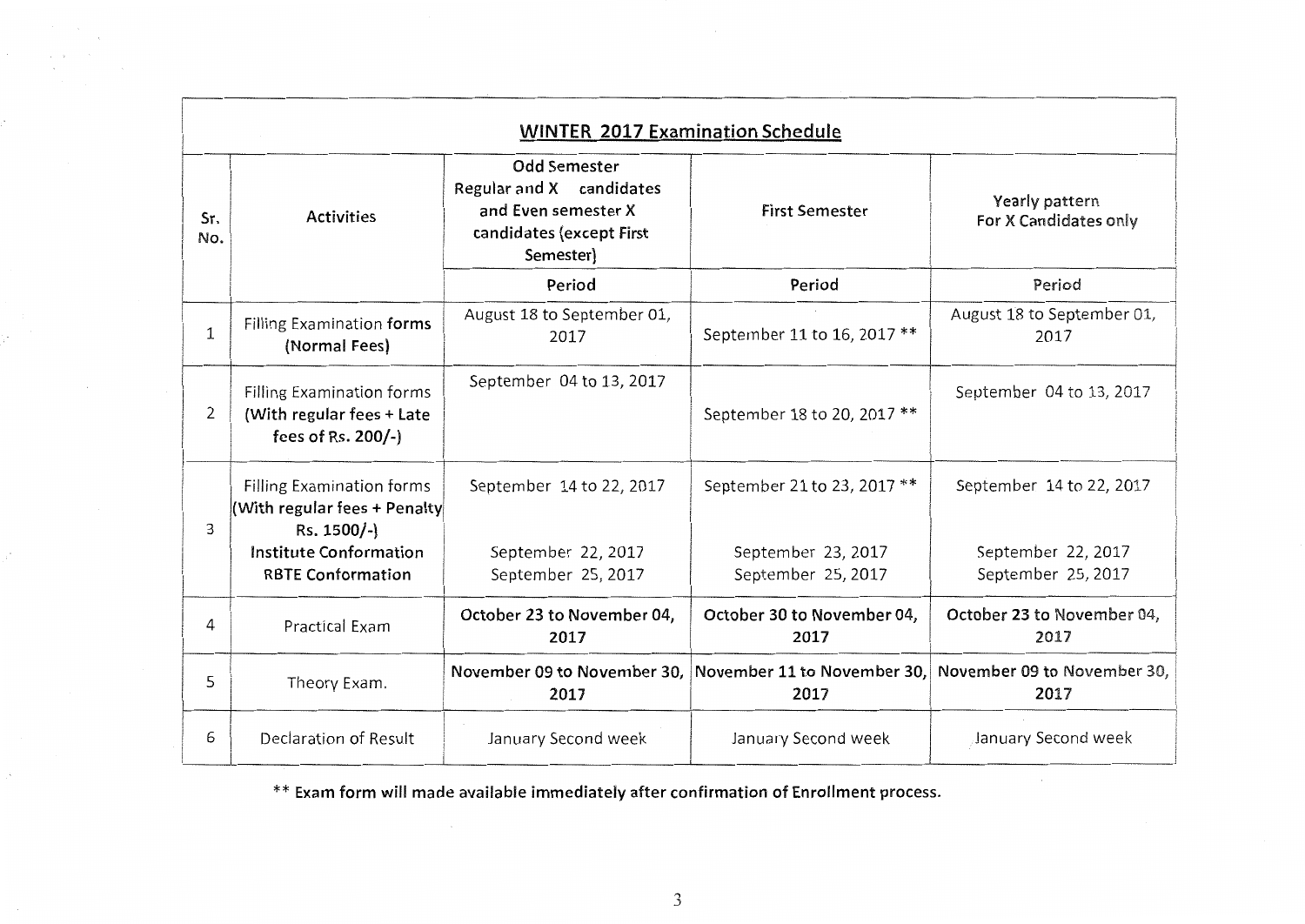|           | <b>SUMMER 2018 Examination Schedule</b>                                                                                                      |                                                                   |                                                                   |                                                                   |  |
|-----------|----------------------------------------------------------------------------------------------------------------------------------------------|-------------------------------------------------------------------|-------------------------------------------------------------------|-------------------------------------------------------------------|--|
| Sr.<br>No | <b>Activities</b>                                                                                                                            | <b>Regular Candidates for Even</b><br>Semester                    | Regular Candidates for<br>Yearly pattern                          | X candidates for Semester &<br>Yearly pattern                     |  |
| 1.        | Filling Examination forms<br>(Normal Fees)                                                                                                   | January 22 to February 03, 2018                                   | January 22 to February 03,<br>2018                                | January 22 to February 03, 2018                                   |  |
| 2.        | <b>Filling Examination forms</b><br>(With regular fees + Late<br>fees of Rs. 200/-)                                                          | February 05 to 14, 2018                                           | February 05 to 14, 2018                                           | February 05 to 14, 2018                                           |  |
| 3.        | <b>Filling Examination forms</b><br>(With regular fees + Penalty<br>Rs. 1500/-)<br><b>Institute Conformation</b><br><b>RBTE Conformation</b> | February 15 to 20, 2018<br>February 20, 2018<br>February 21, 2018 | February 15 to 20, 2018<br>February 20, 2018<br>February 21, 2018 | February 15 to 20, 2018<br>February 20, 2018<br>February 21, 2018 |  |
| 4         | <b>Practical Exam</b>                                                                                                                        | March 26 - April 05, 2018                                         | March 26 - April 05, 2018                                         | March 26 - April 05, 2018                                         |  |
| 5         | Theory Exam.                                                                                                                                 | April 12 - May 09, 2018                                           | April 12 - May 09, 2018                                           | April 12 – May 09, 2018                                           |  |
| 6         | Declaration of Result                                                                                                                        | June 2018, Second week                                            | June 2018, Second week                                            | June 2018, Second week                                            |  |
|           |                                                                                                                                              | Start of Academic Session 2018-19:17 <sup>th</sup> June 2018      |                                                                   |                                                                   |  |